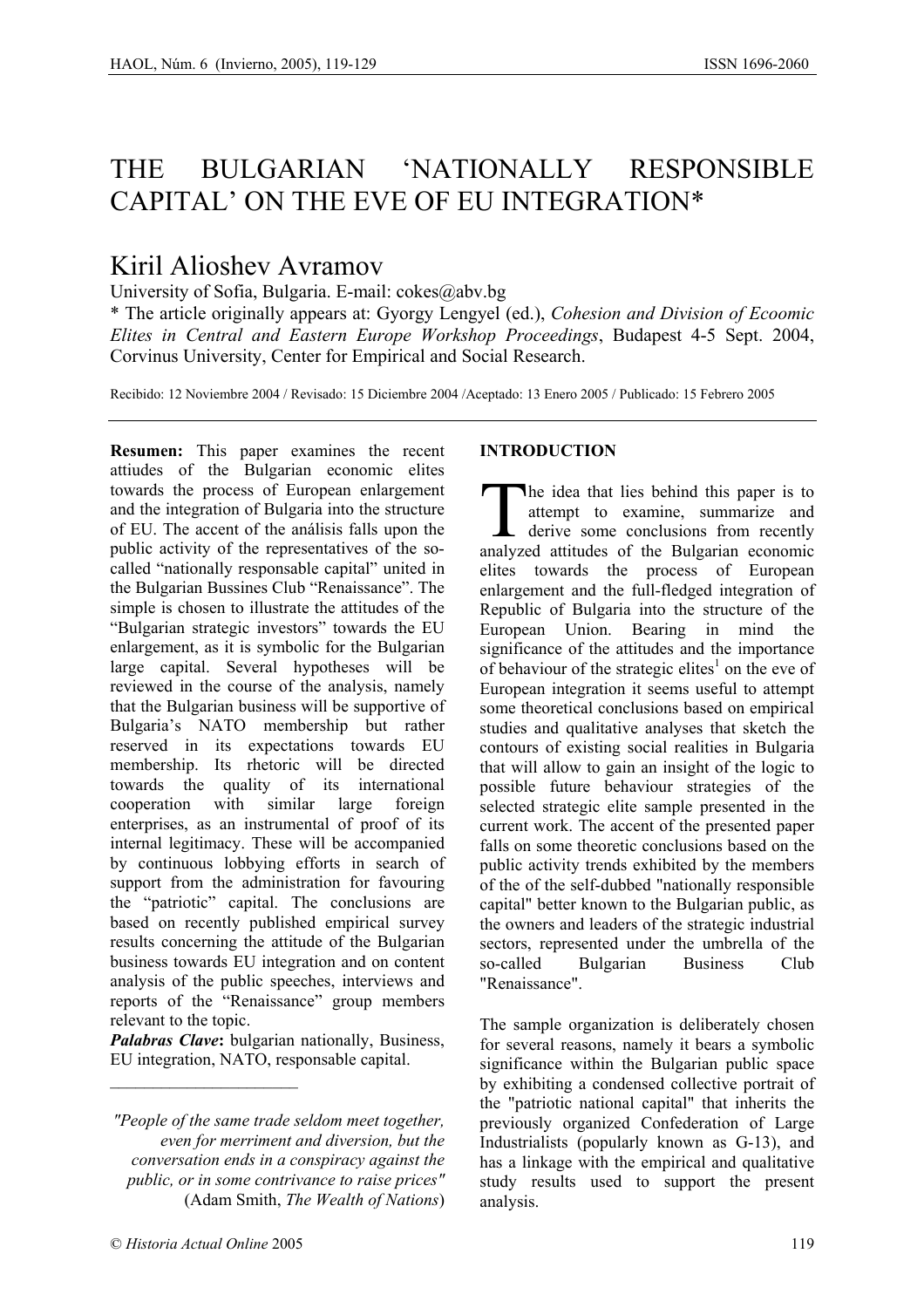Several arguments in the course of the review will be put forward for defense that include business elite's opinion on Bulgarian eurointegration, compared to country's NATO membership approval; business elite's rhetoric towards maintaining image of "competency" and "international acceptance", as a tool for internal legitimacy, its rhetoric towards convincing the public in elite's preparedness for operating the European Union's structural funds, and least but not last, the continuous search for political and administrative support from the state for favouring the "patriotic business" over external competitors and internal rivals. The logic of these arguments will be drawn on the lines of Mancur Olson's and his critics' works concerning the wealth distribution and the amassing of distributive coalitions and their social and political influence. The persistence, reemergence and public space dominance of figures that claim to be representative of the Bulgarian economic elite linked to wealth with "history" (i.e. deeply entrenched distributive coalitions remnant of the former state socialist regime, associated with the Bulgarian communist party's nomenclature and its conversion of capital) and their aspirations for public and lately direct political recognition combined with the results from the surveys yield opportunity to test yet once again the validity of Olsonian paradigm on Bulgarian ground.

Regardless of the explicit pessimism stemming from this approach it seems appropriate to apply it once again towards an institutional environment, which suffered a crisis of legitimacy<sup>2</sup> and consequential major political reshuffle by the unprecedented entrance on the Bulgarian political scene of the ex-monarch of the country based on his quest for new morale and economic growth declared on the eve of his entrance on the Bulgarian political scene in 2001.

#### **THE CLUB OF THE WEALTH WITH "HISTORY"**

The Bulgarian Business Club "Renaissance" (*Vuzrazdane* in Bulgarian) was founded on the 17th of September 2001 in Sofia, as a nonprofit organization created with a mission of "unifying active Bulgarians with recognized skills in the sphere of business and the economy. The Bulgarian Business Club is an organization of individuals who are real owners. This unique nature of the Association, behind which more than 80% of the Bulgarian private capital actually stands, with more than BGN 2 billion in investments in Bulgaria and employment for more than 50,000 people, provides a big opportunity for the Club's opinions and decisions to have values shaping to a great extent the development of the Bulgarian economy<sup>"3</sup>.

The declared aims of this particular organization include "raising the prosperity of the nation, to promote and consolidate the international image of the Bulgarian state and business, and to contribute to the cultivation of a spirit of entrepreneurship of the Bulgarians and to their economic prosperity. In this sense, the Club's members support all political positions and decisions, which work towards the development of Bulgaria as a democratic and economically stable country<sup>"4</sup>. The declared principles to which this particular association adheres are concerned with the necessity of participation of its members on equal basis in the process of decision-making in matters regarding the national economic development and strategic economic planning process. The government principle of the executive body of the organization is the rotational one and it is headquartered at the HQ of "Nove Holding" who's President currently is Mr. Vassil Bojkov. The short glance of "Vuzrajdane's" structure and history at first does not reveal significant differences from other similar business associations registered and active in Bulgaria, except the significant political and media attention received at inception, historical recall of the collective social memory and the elite membership base of its founders and members of managerial council, whose list of names reveals personalities that became a hallmark for the Bulgarian transition economy.

The time of inception and name of the club are also not chosen arbitrarily. "Vazrajdane" signifies the period of the beginning of the 18th century Bulgarian National Revival, a time when the nation experiences revival of its cultural, economic and political values out of which a national liberation movement was born and holds a special place in the heart of each Bulgarian. The time of the inception –September 2001– is synchronized with the change of government in the country, namely the new government coalition formed by the National Movement Simeon the Second (NMSS) and the Movement for Rights and Freedoms (MRF), led by the ex- monarch Mr. Simeon Saxecoburggotha who swept the political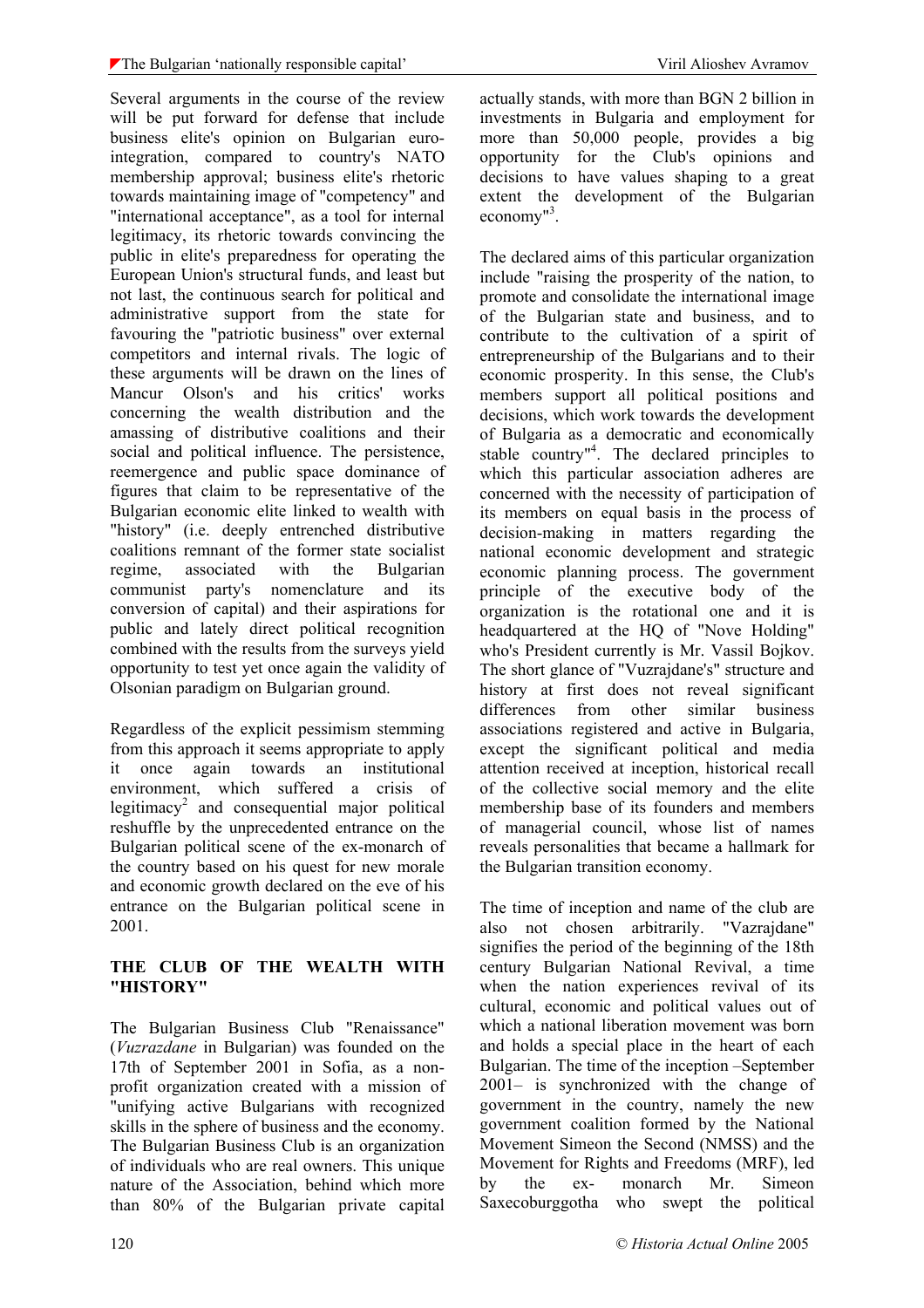landscape in Bulgaria by heavily damaging the previously existing bi-partisan political model. The interesting part of this "synchronization" was the correspondence between the declared will of the new Prime minister of Bulgaria for pursuing policies geared towards national growth, prosperity and upsurge of the Bulgarian society<sup>5</sup> and the declared aims of "Vuzrajdane's" founding members whose ambitions certainly were aimed towards macroeconomic level of operation in corresponding direction.

The significant political, social and media attention was rather sharpened by the composition of the membership base of the Club –names connected to the ownership and leading positions in industries ranging from insurance, industrial equipment production, media and trade to gambling and entertainment. This particular attention was also magnified by the fact that the Club founders' list were well known names from the past fifteen years whose attempt to organize the most visible part of the Bulgarian strategic business elite was not its first. These people include:

- Mr. Emil Kyulev: owner of the largest Bulgarian financial group that includes Rosexim bank –DZI Group–, connected directly and indirectly to numerous leading local companies with interests ranging from banking and insurance, tourism and hospitality services to real estate management<sup>6</sup>. Awarded the prize of "Businessman of the year in 2002", First Chairman of the Club;
- Mr. Iliya Pavlov: President of the notorious for the Bulgarian economic transition "Multigroup" industrial group which claims the largest sized entirely private ex-privatization fund holding portfolio of shares in major industrial producers of heavy equipment, chemicals, energy and textiles<sup>7</sup>. The group is currently renamed as MG Corporation. It also is a key player in the tourism industry in Bulgaria. Pavlov was awarded the prize "Businessman of the year in 2001". Murdered by sniper at the entrance of MG Corp.'s HO on the 7th of March 2003. This crime was considered by the national media to be the most audacious one after the murder of the ex- prime minister Lukanov in October 1996.
- Mr. Vassil Bojkov: President of "Nove Holding"8 –diversified group with

monopolistic positions in sectors such as gambling, duty-free shops trading, energy, tourism, industrial supplies and commercial catering. Owner of the most renowned football club from the capital city Sofia. Considered to be one of the largest single economic factors in the Bulgarian economy<sup>9</sup>. Survived several attempts on his life during the nineties;

- Mr. Dobromir Gushterov: Chairman of the Board of Directors of "Orel-G" Hodling AD leading insurance company in country (in partnership with Munich Re), Ex-speaker and deputy-chairman of the Business Club "Vazrajdane", later in November 2002 to leave to head only the Bulgarian Union of Private Entrepreneurs "Renaissance" and to liaison between the two organizations $^{10}$ , interesting is the fact that since 1989 he is the Chairman of the Union of Private Entrepreneurs "Renaissance"<sup>11</sup>:
- Mr. Borislav Dionissiev: Managing director and deputy-managing director of "Bulvaria" Holding (automotive dealership), "Electromachinery" Holding, "Sopharma" (pharmaceuticals) $^{12}$ ;
- Mr. Petyo Bluskov: founder of the "Presgroup 168 hours" that included before the sale to WAZ Group (Germany) the *24 hours* Daily and *168 hours* weekly newspapers that are considered to be hallmarks of the modern Bulgarian press. At the height of company's activities, the daily newspaper is virtually the monopolist on the printed media market. Bluskov was involved with the bankrupted First Private Bank of Mr. Valentin Mollov, later sold to Slovakian enterprise<sup>13</sup>;
- Mr. Radosvet Radev: Owner and Executive director of Darik Radio - one of the largest radio stations in the country that became very popular during the street protests in 1997 against the Bulgarian Socialist Party's (BSP) government led by Mr. Jean Videnov. Radev has interests in companies ranging from mass communication to trade<sup>14</sup>;
- Mr. Tosho Toshev: Editor-in-Chief of "Trud" Daily –the largest current daily newspaper in Bulgaria, one of the most influential journalists in the country.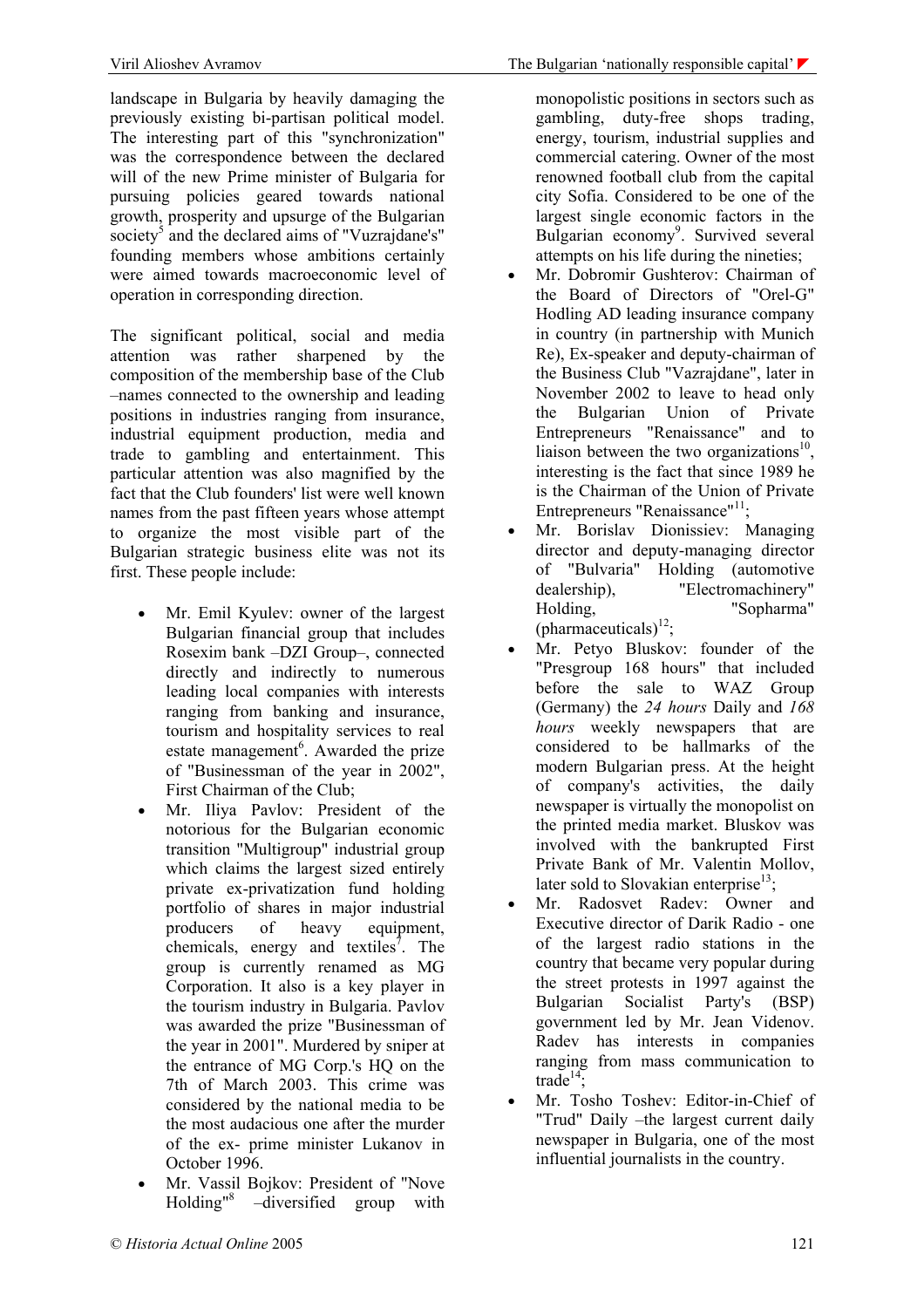The importance of thorough listing of these individuals from the rooster of the BBC "Vuzrajdane's" resides in the fact that as mentioned before it was not their first attempt to organize formally and act on collective interests behalf. With the exception of the last two names (Mr. Radev and Mr. Toshev) who were newcomers to the elite club, all of the others are members of the founded (although never formally registered) so-called Confederation of large industrialists dubbed by the media, as G-13 (The Big 13).

### **THE ORIGINAL**

At the end of 1993 was announced the establishment of the so-called Confederation of large industrialists in Bulgaria which was dubbed by the local press, as G-13 (The Big 13) which signified the first public attempt of the Bulgarian postsocialist economic elite to consolidate and act as unitary entity that is able to influence the political process in the country. This attempt lasted only roughly a year and dissolved because of the demonstrative leave of some of its key members. The significance of this first attempt for unification of the largest Bulgarian industrial owners and leaders is hidden in the composition of the membership of this elitist club and its ambition to pressure the political leadership of the country at the time, namely the interim caretaker cabinet of Prof. Ljuben Berov (December 1992 - October 1994) that governed by the mandate of the Movement for Rights and Freedoms (MRF), a political party representing mainly the interests of the ethnic Turkish minority in Bulgaria with the explicit support of the Bulgarian socialist party (BSP). This political period was dubbed by the rightist opposition and the mass media, as the "Berov's timelessness"<sup>15</sup> and latter this phrase became popular synonym for the bazaar capitalism and restoration of the nomenclature cadres into leading economic positions, in order to strip the state of its assets<sup>16</sup>. This cabinet was also publicly accused by Prof. Berov's successor to power- the first female prime minister of Bulgaria Mrs. Reneta Injova (1994-1995), as the cabinet of "Multigroup" (led by Mr. Ilya Pavlov).

The primary idea behind the creation of G-13 group seems to be the peaceful reaching of resolution of conflicting business interests over the privatization, allocation of state assets and industrial supply concessions. This organizational consolidation of the interests of

the large business *de facto* coincides with the practical realization of the first privatization legislature enacted in 1992 but practically yielding results in 1994<sup>17</sup>.

The similarities between the two attempts to create an organization that encompasses the strategic interests of the large industrial business are based on the primary idea to consolidate its members in periods when the political process undergoes major transition in the field of national economy, such as the ones in 1994, 1997, 2001, coinciding with the initial period when the ruling political party or coalition cannot initially organize, strengthen and develop its clientele party-loyal networks<sup>18</sup> (locally recognized, as "friendly circles", such as Videnov's "Orion", Kostov's "Olympus") and the temptation of its members to "cheat" the cartel by attempting closer direct relations with the current political power in government.

The latter proves to be one of the key factors for the short liveliness and organizational strength capabilities at its original state of the both elite business organizations and the frequent leaves, accompanied by widely publicized scandals of its key members. Such factors for G-13 club were the disputes over the gas trade, Russian gas transportation concessions and commercial operations with "transfer rubles" from Russia. Others such, as the creation of the Council for Economic Growth (permanent consultative structure aimed to advise the government on strategic economic policies and national economic growth) and exact allocation of the number of representative seats attached to the government of Mr. Saxecoburggotha for "Renaissance".

The creation of the latter by proposition of the members of the "Renaissance" became a debacle point for the National Movement Simeon the Second's (NMSS) government and rightist opposition (Union of Democratic Forces) alike in 2002 by splitting the opinion of the government's ministers over the appetite for disproportional quota representation of the Club's members over other similar organizations representing employer's interests –The Bulgarian Chamber of Commerce and Industry (BCCI), Bulgarian Industrial Association (BIA) and the Union of the Economic Activity of the Citizens, since 2001 Civic Union for Economic Activity  $(CUEA)^{19}$ –. Another public scandal paralleling the issue over representation at the CEG was the one of apparent lack of clarity and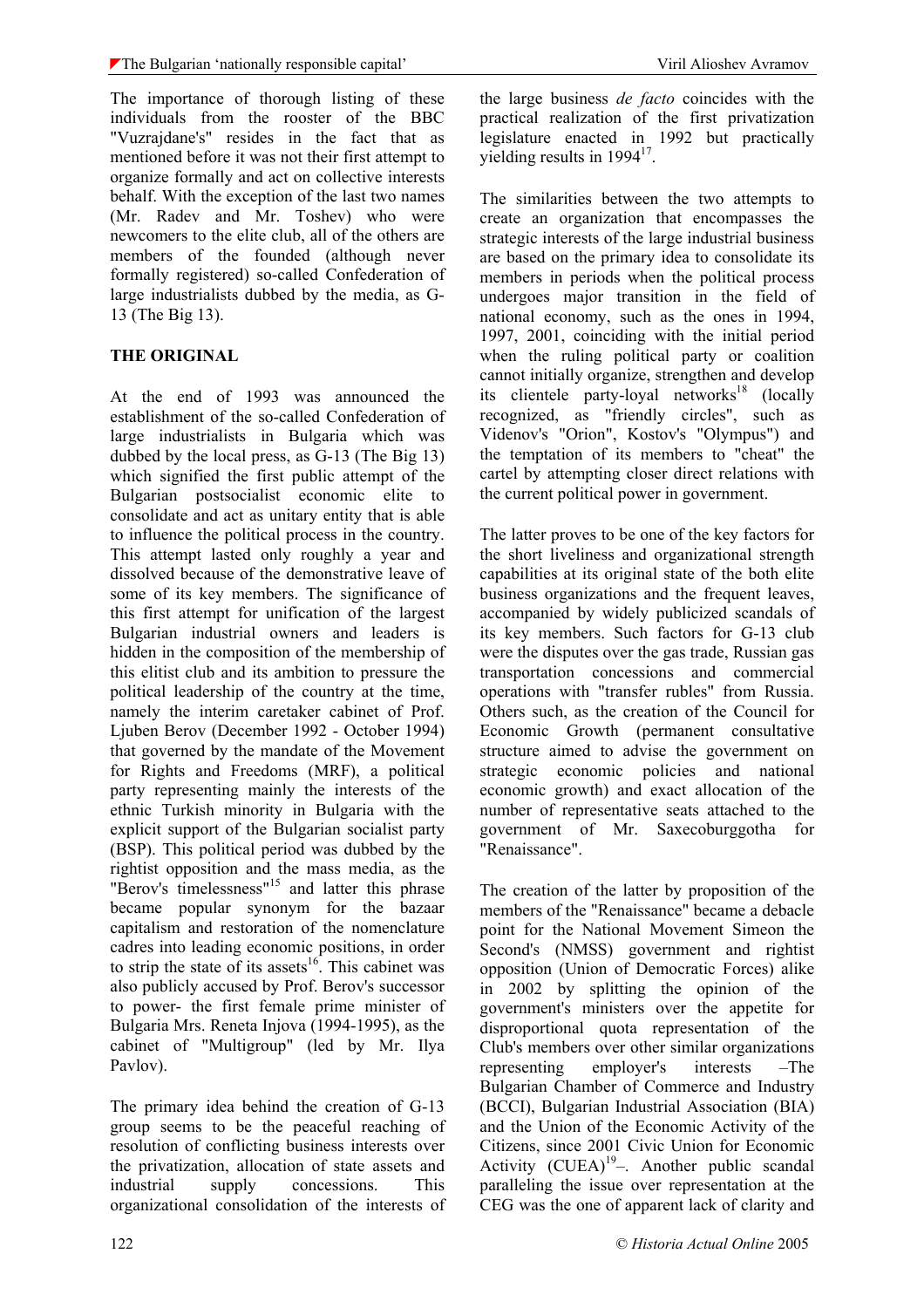public transparency over the criteria of selection of representatives of the business elite to sit at the Council (size, member's revenue, market share, influence, etc.) and the ambiguity of the functions, mandate and statute of the Council<sup>20</sup> itself.

The apparent similarities between the two strategic alliances of the business elite acknowledging itself, as "nationally responsible" and "patriotic capital" in membership base, personal biographies<sup>21</sup> linked to the state security apparatus and party nomenclature of the previous political regime, structure, temporal activation and desire to interact directly with the actual government in power leads to the possibility of formulation of several theoretical arguments:

- 1. Based on the Olsonian paradigm of wealth redistribution coalitions presented in one of his seminal works $^{22}$ it is possible to argue that the represented sample of the Bulgarian economic elite whose wealth (with some minimal exemptions) is intricately linked to the former communist nomenclature, represents such coalition interested in redistribution of the acquired national wealth. Thus such coalition will be interested in maintaining its social power position by reducing the threat of any competition and external rivalry. On the eve of the European integration with country's quest for full-fledged membership into the Union and achieved NATO membership, as of 2004, that would lead to the assumption that it will have more positive outlook on county's NATO membership, as one bearing less "strings attached" than the eventual EU one because of the increasing pressure for further market liberalization and public transparency towards the Bulgarian economic sector stemming from the EU's policies geared towards accession countries.
- 2. In regards with the initial argument it is possible to hypothesize that this portion of the elite would employ political language and rhetoric in active defense of the "nationally responsible capital" as one of "competent", "socially responsible", "equal and accepted by the West" and "patriotic". This method will be used frequently as a tool for increase

of internal legitimacy and is geared towards local social consumption. The tool would be employed due to the fact that the large industrialists' biographies would be linked in the mass psyche to the ranks of the old socialist nomenclature and security apparatus of the *ancienne régime*.

- 3. Following the previous argument is this one that states that "tool" outlined above will be employed also to convince the general public at home in the professional competence of this portion of the economic elite that is most capable and well-prepared to operate the lion's share of the structural EU integration funds. Thus seizing the opportunity to attempt to monopolize the topic of country's economic preparation on the eve of EU integration in the public sphere.
- 4. These arguments will be accompanied by continuous lobbying efforts on the part of the aforementioned portion of the business elite to obtain favorable treatment from the administration in order to retain the current status quo and maintain its economic strength and vitality for the incoming foreign competition pressure coming from the process of further economic liberalization.

These arguments will be reviewed in the light of the published results of the recent survey<sup>23</sup> commissioned by the Bulgarian Union of the Private Entrepreneurs "Vazrajdane" (other employer's organization than the Business Club "Vazrajdane" with separate structure and similar name, but whose Chairman is Mr. Dobromir Gushterov again), and qualitative expert analysis of the public activity in the mass media of the selected sample of the business elite. The method of reviewing of the presented arguments is selected due several practical reasons, namely the hard and impeded access to the members of the Club for face-to-face interviews and their reluctance for such, and the elusiveness of the representative results for the richest and poorest strata of the Bulgarian society in the regularly conducted sociological surveys concerning the present topic. These facts led towards a choice of analysis of secondary sources for their public activity and deductive conclusions from the survey aimed towards the general state and attitudes of the Bulgarian firms.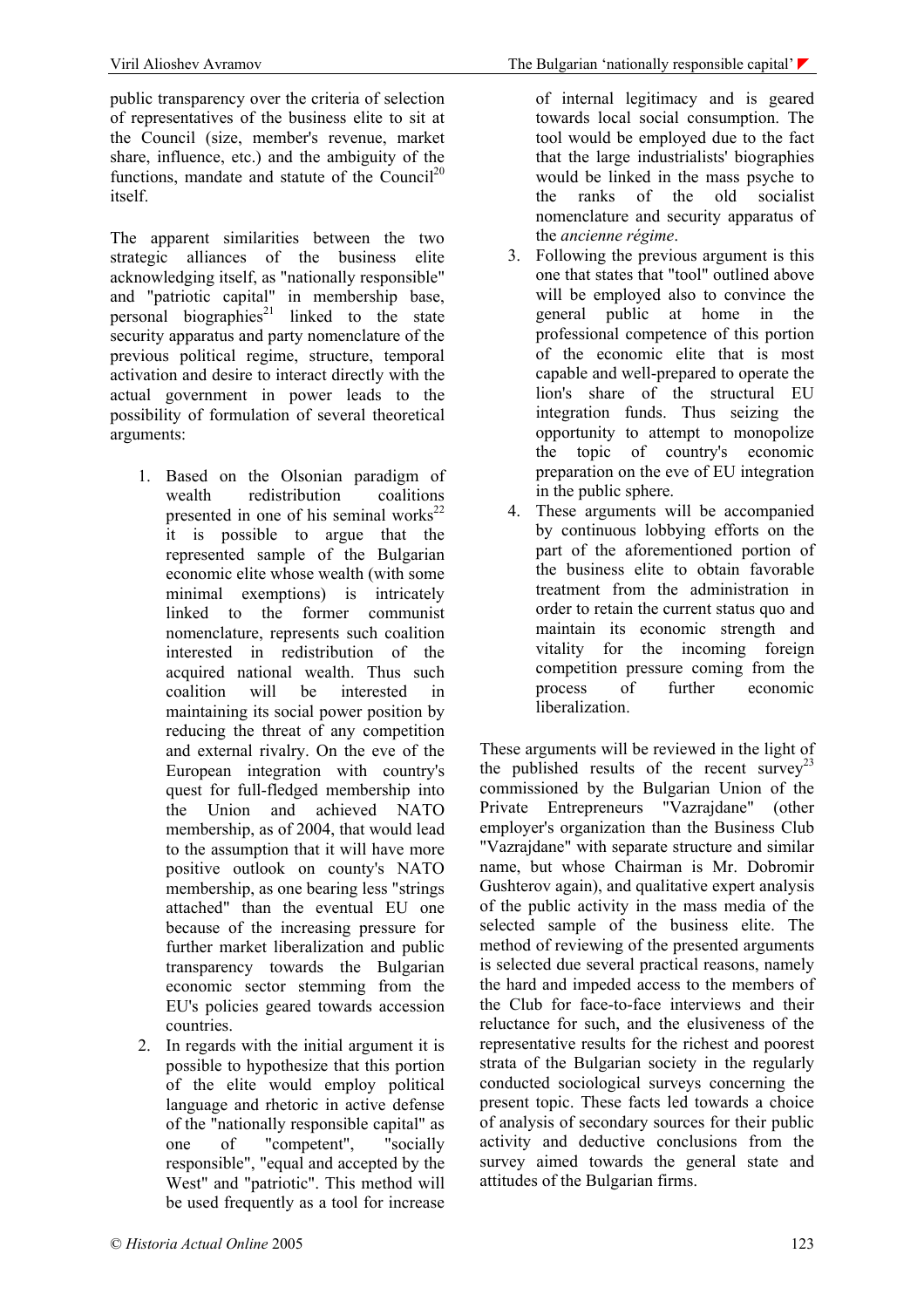#### **THE OUTCOME**

In recently announced results<sup>24</sup> of an empirical study regarding the state of the business in Bulgaria conducted between 3rd and 12th of May 2004 by AFIS Sociological Agency and commissioned by The Bulgarian Union of the Private Entrepreneurs "Renaissance"<sup>25</sup> on a joint conference with the current deputy primeminister Mrs. Lidia Shuleva were presented the following significant results. The survey that was concluded among 1050 companies in 80 Bulgarian cities and towns yielded the following macro picture of the state of the Bulgarian firms and their managerial body:

#### **General Business Profile:**

- Spatial: 39.7% of the firms located in the capital city of Sofia and 38.3 % in municipal center cities;
- Ownership type: 76.2 % privately owned, 4.6 % state owned firms;
- Number of employees: 1.5 % 200 and over employees; 13.4 % from 100 to 199 employees; 19.8% from 50 to 99 employees; 41.6% from 10 to 49 employees; 23.8% up to 10 employees;
- History of the company:  $60.6\%$  from 3 to 10 years in operation; 17.2% from 10 to 20, and 6.1% over 20 years;
- Age of the manager: 31.6 % from 40 to 49 years of age; 19.1% from 50 to 59; 18.7% from 30 to 39, and 15.7% 60 and over;
- Education: 49.1 % university level; 24.9 % secondary; 18.7% secondary specialized/semi-university;
- Managerial experience:  $40.2\%$  from 3 to 9 years, 28.8% from 10 to 19 years; 5.1 % 20 and over years of experience;

The most relevant part from the survey results to our discussion comes from the respondents' answer on the question whether there is an improvement of the business conditions with Bulgaria's acceptance in NATO where the results show:

- Positive response ("yes"):  $36.3\%$
- Negative response ("no"): 24.4%
- Hesitation, no judgement: 39.3%

The next question presented to the respondents is concerning Bulgaria's EU accession (formulated whether the business conditions will

improve with Bulgaria's acceptance in EU) yields the following:

- Positive response ("yes"): 13.2%
- Negative response ("no") : 38.5%
- Hesitation, no judgement: 48.3%

The results of the survey results point the attention towards the several possible conclusions regarding the stated argument concerning the issue of EU integration, namely the business as a whole and the business and managerial elite in particular is rather skeptical about the benefits to the current business environment stemming from country's future accession to the EU. This could be attributed to several main factors that include fear from the external competition from stronger and more vital economic enterprises from abroad that applies particularly about the "nationally responsible capital", which is being most vocal about the need to preserve the "patriotic business", and also the state of poor information about the process of integration and its particular details that needs to be provided on the part of the governing administration. This information vacuum could be also one of the main factors contributing to the wide spread critiques in the mass media of the current NMSS/MRF governing coalition about the lack of transparency about the concrete Bulgarian engagements in regards with finishing the negotiations with the EU. The roots of this particular trend of general skepticism could also be traced to other heated public debate concerning the future Constitution amending regarding the sale of land to perspective foreign owners and investors which eventually combined with the above mentioned "competition" fear, embraced not only by the "patriotic capital" but from middle and small enterprise managers and employees, as well might present a future fertile ground for politically organized euroscepticism.

Linked to this initial observation is the second line of argument that relies on the economic logic of preserving the current status quo on the side of the selected "patriotic" business elite sample that will be employing its organizational reserves and active political rhetoric to convince the general public in the necessity of preservation of the "nationally responsible" capital and its relative well-being with the wellbeing and strength of the state itself<sup>26</sup>. This effort would be geared towards several effects, namely increase of the internal public legitimacy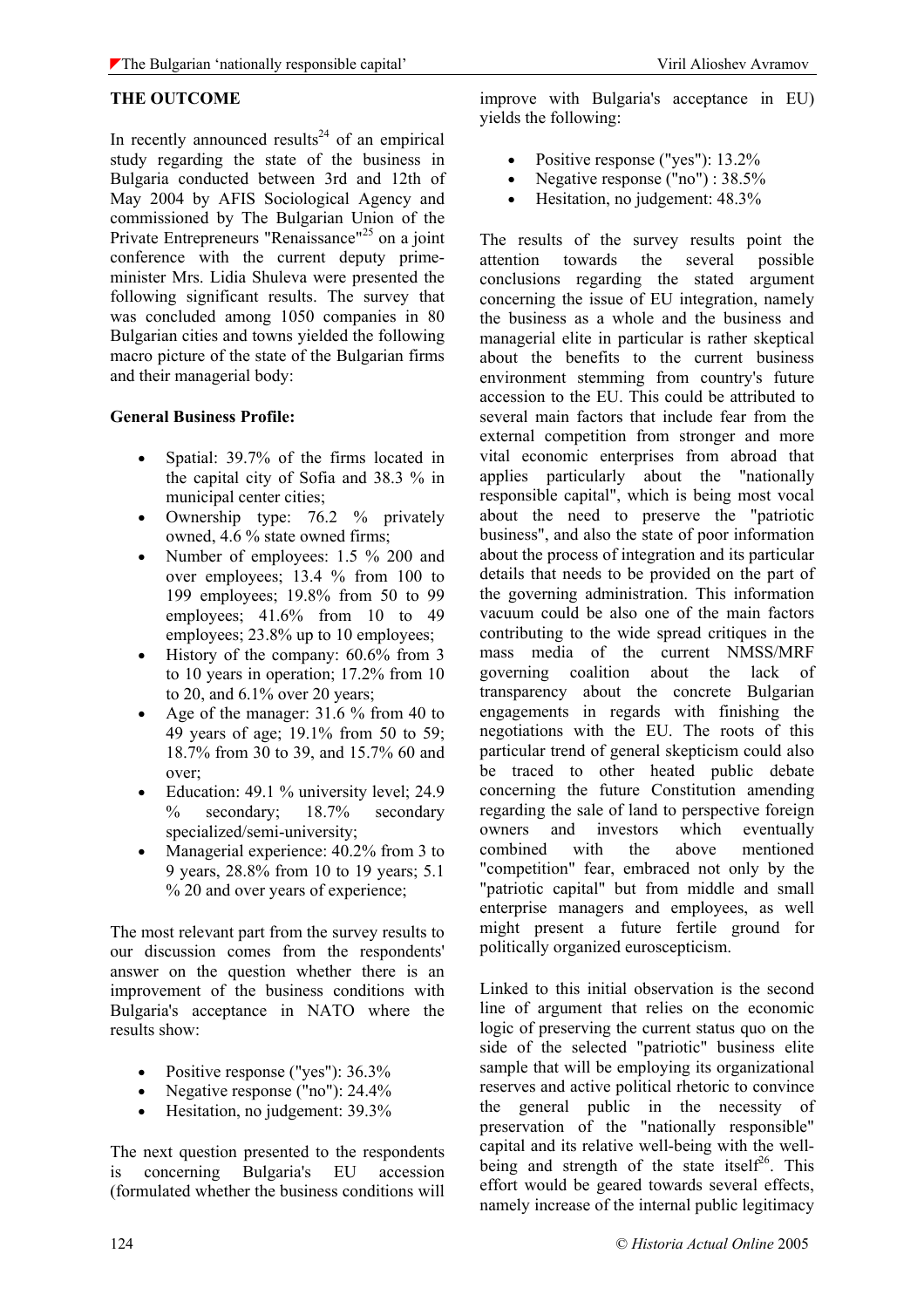of the figures deemed to be the representatives of the "patriotic" capital by portraying them, as socially concerned people with moderate nationalism and patriotic support on their agenda for rallying support from the society, which is rather pessimistic about the outcomes of the Bulgarian economic transition<sup>27</sup> and personal material wellbeing as an effect of it. This would represent an attempt to clean their public image stained by the postsocialist years of initial amassing of capital and popularly burdened by the suspicion of activities involving crime, capital flight of funds aggregated by the nomenclature to return later disguised, as foreign investment, and corruption, especially when comes to the postsocialist period of privatization (cash and mass both) of the state industrial assets.

This of course adds to the pressure on these public figures to participate in all kinds of publicized activities, social events and charities –something unusual for the previous years when a significant portion of them remained outside the public sphere's spotlight. Illustrative examples to this effect are the ownership acquisition of the one of the largest football clubs in Bulgaria –CSKA Sofia by Mr. Vassil Bojkov (one of whose previous presidents was Mr. Iliya Pavlov, during whose mandate the club became national champion) and its quest for entrance in the Champions League football competition and his chairmanship of various sport federations (e.g. Bulgarian Chess Federation, Bulgarian Sport Shooting Federation) and sponsorships of athletic awards for active and retired sportsman that would increase his legitimacy through winning the approval of massive social groups of various economic background, united by their interest in sports. It would be fair to mention that in the transition years portion of the Bulgarian business elite expressed explicit interest in the patronage of sports, especially the ones that have either national significance by claiming outstanding sportsman who have gained international recognition and local popularity, or mass fan base, such as football and volleyball in order to benefit from the already established public legitimacy of such recognized public figures.

In addition to this line of public activity comes the quest for legitimacy in spheres such as the cultural one. The most "visible" members of the Bulgarian Business Club "Vuzrajdane" are known to be patrons and avid collectors of art and painting. Mr. Vassil Bojkov's art collection, containing pictures of famous Bulgarian painters, widely known by the Bulgarian public and artifacts from the Thracian and Roman eras gained notoriety recently when it was exhibited publicly thus raising discussion on the pages of the largest daily newspapers about its size, richness and questionable way of amassing. Patronage of art, public exhibits, sponsorship of concerts and mass cultural activities seem to be other favorite line of public activity of the selected portion of the business elite in Bulgaria thus following the previously outlined logic of gaining additional personal legitimacy.

Other typical behavioral strategy employed in this regard was the hallmark of the slain Iliya Pavlov-charity aimed towards the religious realm. He was widely acclaimed, as one of the most generous benefactors for restoration and maintenance of certain orthodox monasteries being known for their miraculous icons those posses healing powers among the ordinary Bulgarians. Pavlov was later buried on the grounds of one of the churches in the Arbanassi historical complex outside the old capital city of Bulgaria –Veliko Turnovo.

Common denominator for all of the listed persons on the founder's rooster of BBC "Vuzrajdane" is their constant presence and participation eagerness on highly visible social events ranging from professional association annual award meetings and balls to beauty pageant contests.

Alongside the usage of these legitimization policies other frequently employed effect is the blame transfer strategy regarding the negative social effects and ills of the transitional economy to the political class<sup>28</sup>. The usual line of rhetoric and transfer is focused on the lack of political skills, incompetence; shortsightedness; gluttony and greed on the side of postsocialist politicians of all political forces.

In consistence with the predicted effort on the side of the selected sample of the business elite for status quo preservation, comes the observation that the "nationally responsible" capital also exhibits a cyclical mobilization of the public opinion in its quest for public support, which coincides with the heated political debates concerning the privatization of the remaining state monopolies, such as the Bulgarian tobacco industry and the energy sector. Illustrative examples of such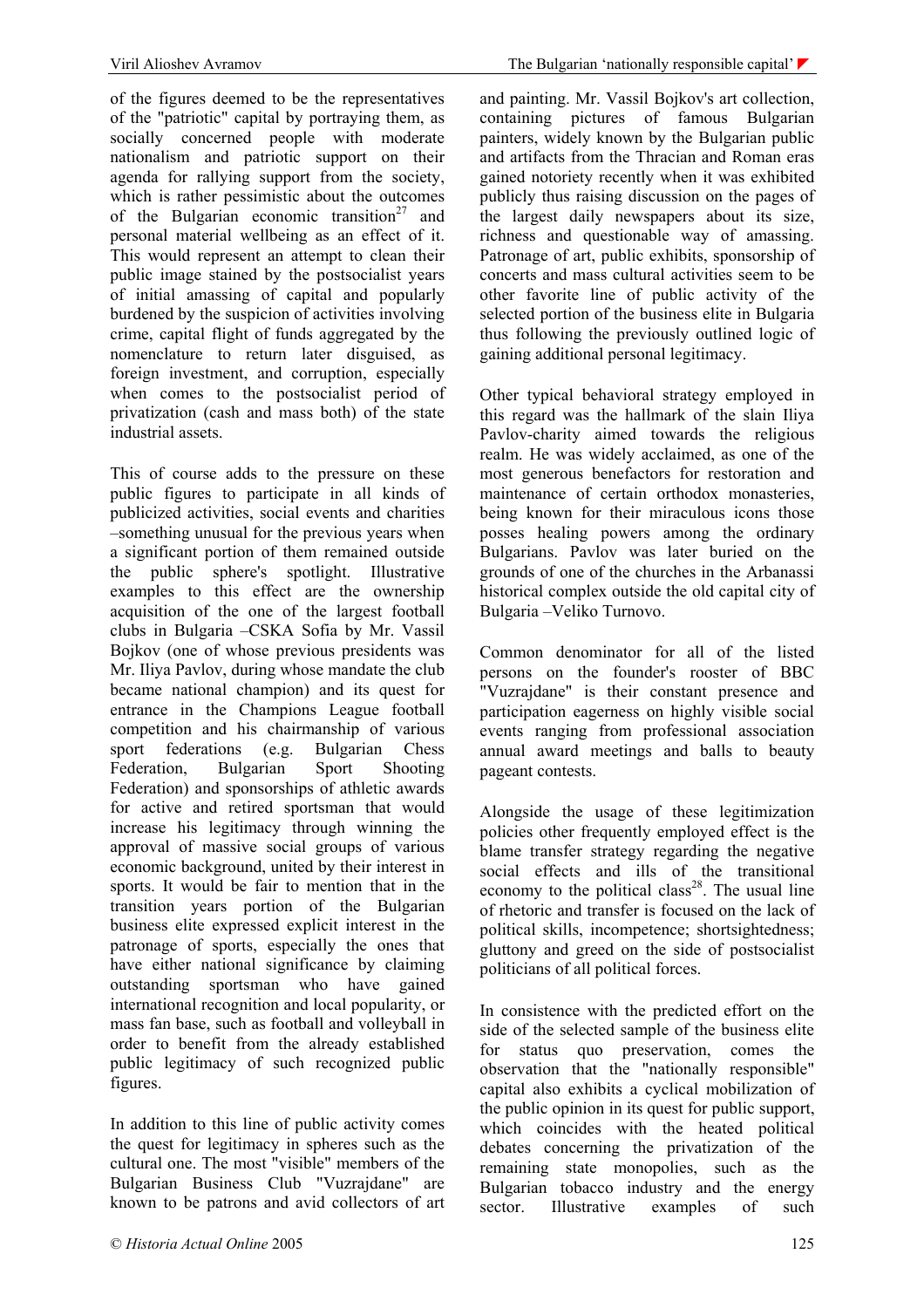mobilization were detected in the concrete debates over "Bulgartabac" state tobacco monopoly's sale and the privatization of the country's power distribution plants<sup>29</sup> during the mandate of the current NMSS/MRF government (whose declared political priorities include the successful finish of the privatization in Bulgaria).

The observation and analysis of these outlined notions of public sphere activity of "Vuzrajdane's" members allow concluding that in general there is an exhibition of a moderate pessimistic expectation about the future accession of Bulgaria to the European Union in terms of quick economic success and faster social prosperity. Similar pattern of attitude could be detected in the rhetoric of other industrial leaders that do not belong to the Club itself. Such rhetoric usually voiced by the owners and managers of key industrial sectors seem to contradict the officially declared administrative optimism stemming from the process of eurointegration<sup>30</sup> and the widely proclaimed political consensus over the accession (i.e. the apparent lack of significant political opponents to the country's accession to the EU and their adequate parliamentary representation).

The declaration of such pessimism combined with the construction of favourable image<sup>31</sup> of the "patriotic capital" by constant reminder of its success, professionalism (which happens to be a key concept when comes to mass media mobilization) and capability to build and prosper in period filled with economic hardships for the general population and associated in the mass psyche with "destruction" and "demolition" of whole industrial sectors of the inherited socialist economy is geared towards another public effect. Such would be based on the accent and focus of the local "self- made" businesspeople that are already recognized, as reliable and trustworthy by their international counterparts and business partners (and thus legitimized in the eyes of the general public) for their skills and preparedness to deal with the ruthless world of international competition. The acclamation of these acquired skills therefore is used as a mean of public conviction that they would be the most appropriate business leaders to operate the lion's share of the EU structural funds and other benefits associated with the accession process. This instrumental creation and marketing of successful image could be used well in the elite's pursuit of putting efforts into maintaining monopolistic positions at period of shifting political and social realities. This could serve as initial attempt to prepare the ground for monopolization of the entire economic aspect of the eurointegration public debate.

All of these tools combined for maximal effectiveness geared to serve the interests of the members of the selected Bulgarian economic elite sample are usually accompanied by constant lobbying efforts openly declared by the representatives of business elite<sup>32</sup> and bold declarations the type the deceased leader of Multigroup used to make that "whatever is good for us is good for the state itself $^{\prime\prime}$ <sup>33</sup>. Such efforts include the maintenance of informal networks linking the leaders of the described economic entities to the members of the legislature and judiciary representatives in power, as well as influential political figures on personal level all of which frequently scrutinized by the mass media thus allowing the public to attempt to create some notion about the nature of this relationship<sup>34</sup>. On institutional level these include the creation of structures such as the Council for Economic Growth that are designed to serve advisory functions with a prospect for long term influence exercise and are attached to the executive branch, which bears the main power management decision making responsibility within the Bulgarian institutional and political environment.

In addition, as side effects to the main line of activity to these efforts could be attributed the continuos undermining of the specially proposed legislative projects for legislating the Law for lobbyists, aimed towards the increase of transparency of interaction between the members of the parliament and interest groups and decrease of corruption, blocked currently at the National Assembly. Eventually this fact contributes to the already generated negative public image of the Bulgarian parliamentary institution exhibiting steady low public confidence in almost all of the conducted regular surveys and members of parliament's personal images. Public attention through the mass media is focused on such actions and seizes the opportunity to shed light and speculate over the lobbying activities of the members of parliament<sup>35</sup>. Such attempt to exercise influence and create interference when necessary to support the "patriotic" capital are usually enforced in certain cases when the remnant lucrative enterprises are scheduled for privatization through tender procedures (open to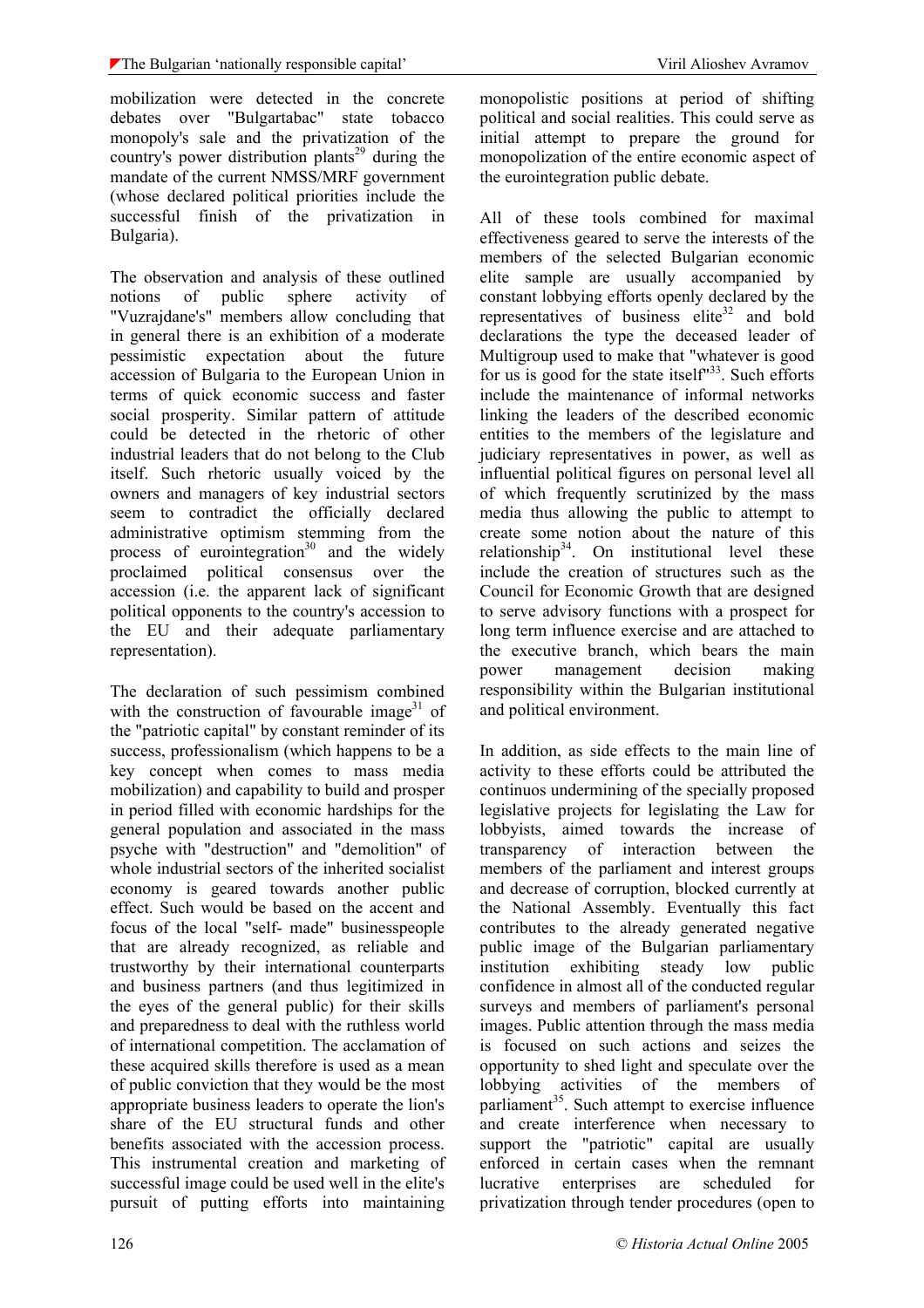local and foreign enterprises) and arises the forecasted opportunity for outbidding the "desired" winner by an external competitor. These do not pass unnoticed by the foreign managers and representatives of external enterprises in the country and international businesspeople with interests linked to the local economy when comes to categorizing the Bulgarian business environment. It is often praised for its significant progress in terms of general growth and stability but more often is blamed for its inefficiency to solve disputes due to the "jammed" judicial process, vertical and horizontal corruption spread and the existence of unequal market conditions for local and international companies $^{36}$ .

These efforts and success strategies comply with Mancur Olson's theses derived from his earlier work $37$  and offered as conclusions in his study on the distributive coalitions in his 1982 book<sup>38</sup> where he reinstates that the members of the "small" groups will have disproportionate organizational power for collective action and this proportion decreases but does not disappear over time and thus the smaller groups contribute to the increase of the volatility of the political life. Acknowledging also the serious critique<sup>39</sup> towards his works the exhibited trends in our Bulgarian case seem to prove some of his major insights to the nature of the interest groups and distributive coalitions, their success strategies and longevity.

### **CONCLUSION**

This short review of the attitudes and public activity trends exhibited by the so-called "nationally responsible" capital on the eve of EU integration, as a selected portion of the Bulgarian strategic business elite yields evidence that it remains reserved towards the process of European integration, as it increases the opportunity for more intensive economic competition that will be applying pressure on the current status quo and requires increased administrative transparency in the process of economic decision making. Although the general pattern of differentiation and separation of economic and political elites continues as predicted earlier<sup>40</sup> after the stunning win in  $2001$ 

of the current governing coalition led by the exmonarch of the country we are witnessing an increased appetite for direct involvement in politics on the side of the members of Bulgarian Business Club "Renaissance" and upsurge and intensification of their direct or coveted political activities, where significant supportive examples could be exhibited, such as the grand political scandal surrounding the withdrawal of the UDF's mayoral candidate for Sofia on the local elections in 2003 being accused of "nonreglamented" contact with BBC "Vuzrajdane's" Chairman Mr.Vassil Bojkov.

Despite the demonstrative leave of some of its key members over irreconcilable differences of interest and impossibility for reconsolidating them at present the Club yields some illustrative examples to the present work's main arguments provided by the bid of Mr. Bluskov for the mayoral seat in the capital city in 2003 (thus repeating the pattern of Mr. Gushterov's bid for MP in 1995 in Stara Zagora and his present political activity with BUPE "Vazrajdane" in endorsing and nominating political candidatures for the local elections in 2003 and continuing political consultations over support to certain political forces, such as the BSP for the next parliamentary elections) and through the general BBC "Renaissance's" appetite to influence directly the economic policy of the government by the creation of the Council for Economic Growth (CEG). In order to preserve its influence on the eve of the integration of the country in the structure of the European Union the "patriotic" capital employs active political rhetoric conveyed through the mass media to convince the general public in its "socially responsible" nature, mission and function. This strategy serves several means, namely "biography cleaning" and attempt for monopolization of the public sphere<sup>41</sup> regarding the topics concerning EU integration economic matters for strategic positioning of these economic elites for operation into the new environment. These combined strategies would be accompanied by efforts to pressure the administration for favorable treatment of the "patriotic" capital over the external competitors, especially concerning privatization deals, thus decreasing the overall economic performance of the national economy.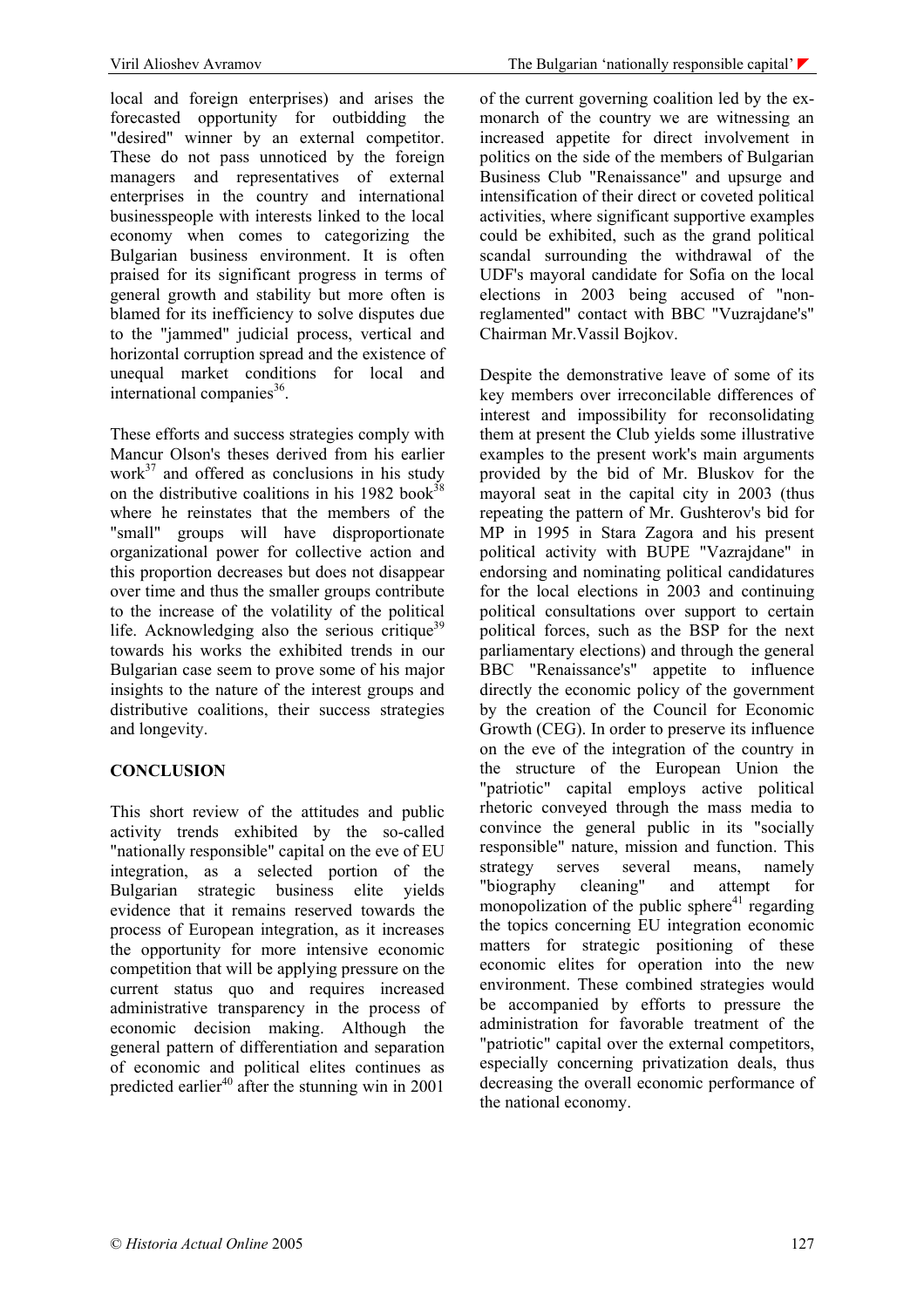#### **NOTAS**

1 Marinov, Alexander, *Social Elites and Leadership in Transition Countries*. Sibi, 2004, 64-67 (In Bulgarian).

2 Karasimeonov, Georgi, "The Crisis of the First Post-Communist Party System in Bulgaria", *ECPR 2004 Joint Sessions of Workshops*, Workshop 2, April 13-18, Uppsala (Sweden).

3 "Mission", *The Bulgarian Business Club "Vazrajdane"*. [document on-line]. 4

 $^4$ Ibid. $\,$ 

5 Simeon II, "Address to the Nation", *Wonderland Bulgaria*. 6th April 2001, [document on-line] Available in Internet at <http://www.omda.bg/ bulg/ news/ Bulgaria%20news/ Simeon 6 april.htm>.

6 Lilov, Grigor, *The richest Bulgarians*, Sofia, Slunce, 2003, 229- 237, (In Bulgarian).

7 MG Elite Holding, *Portfolio*, [document on-line] Available from Internet at <http://www.mgbg.com/index.htm>.

8 Nove Holding, *About us*, [document on-line] Available from Internet at <http://www.nove.bg/ content/ nove-holding\_eng.html>.

9 Lilov, Grigor, *The Richest Bulgarians*, op. cit., 123- 129.

10 "Gushterov too leaves Vazrajdane", *Sega Daily*. 2 november 2002.

11 Lilov, Grigor, *The Richest Bulgarians*, op. cit., 212-214.

 $12$  Ibid, 92-93.

<sup>13</sup> Ibid, 449-451.

 $14$  Ibid, 460-461.

<sup>15</sup> Berov, Ivo, "In the normal countries they do not shoot the competition", *Oshte Info*. 10 May 2003, [document on-line] Available from Internet at <http://oshte.info/ democracy/ 01authors/ berov3/ berov006.htm> (In Bulgarian).

16 Pachkova, Petja, *The Elite of the Transition*, Sofia, M-8-M, 2003, 254-257 (In Bulgarian).

17 Berov, Ljuben, *The Economy of Bulgaria and the ex-Socialist countries, a decade later 1989-1999*, Sofia, Planeta 3, 1999, pg. 119- 121 (In Bulgarian).

18 Karasimeonov, Georgi, "The Crisis of the First Post-Communist Party System in Bulgaria", *ECPR 2004 Joint Sessions of Workshops, Workshop 2*, April 13-18, Uppsala Sweden, 2004, 2-4.

19 Peeva, Theodora, "The Council for economic growth - indulgence or revival of the Bulgarian business", *Sega Daily*, 29 January 2002, [article on-line] Available from Internet at <http://www.segabg.com/ 29012002/ p0050004.asp> <sup>20</sup> Ibid.<br><sup>21</sup> Lilov. Grigor. *The Richest Bulgarians*, op. cit.

<sup>22</sup> Olson, Mancur, *The Rise and Decline of Nations*, Zlatorog, Bulgarian edition, 2001, 110.

23 "The Firm -State, Problems, tendencies- empirical survey 3-12 May 2004", AFIS Sociological Agency.

<sup>24</sup> Lekova, Leonora, "The Business loves NATO, not EU", *Trud Daily*, 19 April 2004.

<sup>25</sup> As a point of clarification it is necessary to reinforce that BUPE "Renaissance" ("Vuzrajdane" in

Bulgarian), whose present Chairman Mr. Dobromir Gushterov (ex-member of BBC "Renaissance" until November 2002) was founded on 12th December 1989 and is formally registered with the Sofia's City Court on 7th March 1990, as a non-profit organization created for representation and defense of the economic, employer and legal interests of its members, which is designated to interact with the state government for creation of environment for maximally favorable development of the Bulgarian entrepreneurship in all sectors of the national economy and in the intellectual and cultural sphere. The Union for more than ten years is a nationally representative organization of the employers in Bulgaria and with a decision No.194 from 1993 and reconfirmed by decision No.222 from 2004 of the Bulgarian Council of Ministers is recognized, as part of the trilateral cooperation and representative employer's organization on national level. Presently the Union has a over 100 local branch structures while on national level has collective membership of national branch organizations, such as the Association of the insurance brokers, the Bulgarian association of vessel owners, the Association of Bulgarian air carriers, Association of Sofia city's general practitioners, hotel and tour operator owners, National association of people and firms in the private security business, The private schools association, etc. (see About the Union, History, *Bulgarian Union of the Private Entrepreneurs 'Vuzrajdane'*, [article on-line] Available from Internet at <http://www.union-vuzrazdane.com/ bg/ about/ history.html>)

<sup>26</sup> Minchev, Plamen, "The Chairman of Vazrajdane Plamen Minchev: The state is strong when it supports<br>the patriotic capital", Monitor Daily, 2 April 2004.

<sup>27</sup> Mediana Sociological Agency, *Economic state of* 

*Bulgarian citizens (1999-2004)*. Survey.<br><sup>28</sup> Bojkov, Vasil, "I am grateful that Simeon served

his mission", 24 hours Daily, 21 October 2002.<br><sup>29</sup> Ivanov, Dimiter, "Legal segregation of the Bulgarian business", *Trud Daily*, 31 May 2004.<br><sup>30</sup> Lukanov, Lukan (Chairman of the Advisory

council of Aroma AD, one of the largest Bulgarian cosmetic consortiums), "I have serious doubts from<br>our accession to the EU", *Banker*, 21 February 2004.

<sup>31</sup> Kjulev, Emil, "The good investor is the Bulgarian one<sup>"</sup>, 24 hours Daily, 14 September 2002.<br><sup>32</sup> Dencheva, Rumjana, "The Boss of the Bulgarian

Business Club 'Vazrajdane' Plamen Minchev: We will openly lobby for the national capital", *24 hours* 

*Daily*, 20 March 2004.<br><sup>33</sup> Vitanova, Pepa, "Pavlov-the litmus for the Premiers". *Tema magazine*, 17 March 2003.

<sup>34</sup> Cenova, Diliana and Dencheva, Rumiana, "MP's on commission", 24 hours Daily, 24 July 2004.<br><sup>35</sup> Ibid.

36 Karajov, Konstantin, "Interview with Robert Finch, Mayor of the London's City", *Sega Daily*, 30 July 2004, [article on-line] Available from Internet at <http://www,segabg.com/30072004/p0050002.asp>.